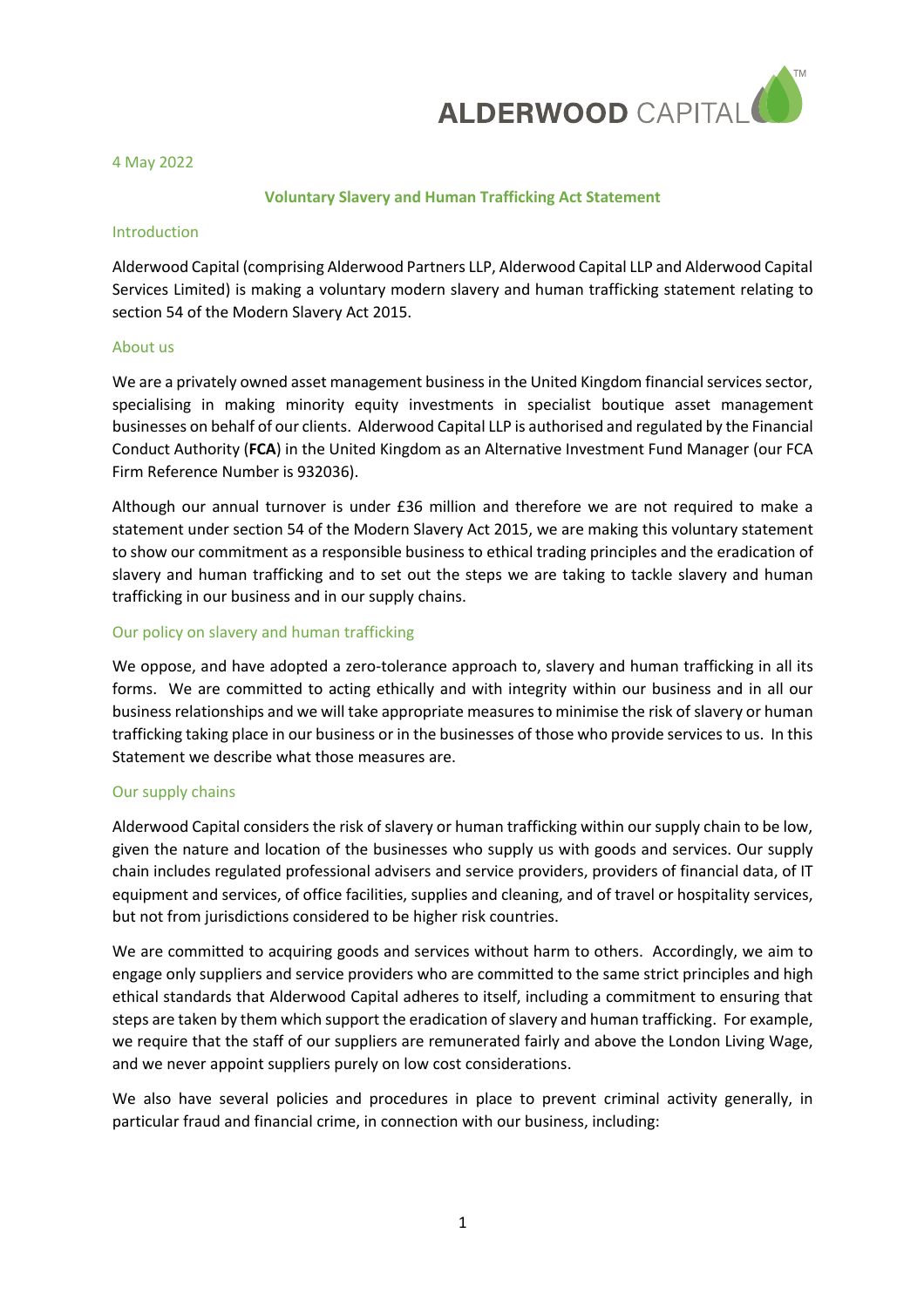

- a Fraud Policy
- an Anti-Bribery Policy
- an Anti-Facilitation of Tax Evasion Policy
- a Bribery Risk Assessment
- an Anti-Money Laundering Risk Assessment
- a Market Abuse Controls Assessment
- an Anti-Money Laundering Handbook

In addition to those policies, we conduct a financial crime risk assessment on an annual basis which reviews our approach and practice in each of the areas noted above. We are also subject to quarterly compliance monitoring by an independent expert consultant firm.

# Employees

Alderwood Capital's recruitment processes are thorough and transparent. We carry out highly specialised activities and all senior members of our staff team are subject to a detailed fitness and propriety assessment followed by certification to, and registration with, the FCA. As such, the staff recruited are considered low risk.

We communicate directly with candidates to discuss job opportunities and to confirm the details of any offer made. We have robust procedures in place for the vetting of new employees (including the carrying out of criminal records checks). We ensure that we are able to confirm their identities, that they produce original documentation to verify that they have the right to work in the United Kingdom prior to commencing employment with us, and that they are paid directly by electronic payment into an appropriate, personal bank account.

We have policies and procedures in place to ensure compliance with all applicable human rights laws and United Kingdom employment laws. We invest in the professional development, health and wellbeing of all our staff. All staff are remunerated fairly and above the London Living Wage. As such, we are satisfied that our employees are not exploited in any way.

# Speaking up

Alderwood Capital encourages all of our employees, clients, business partners and service providers to report any concerns related to the direct activities, or the supply chains of, Alderwood Capital. Our whistleblowing policy and procedures are designed to make it easy for individuals to raise any such concerns in confidence and without fear of detrimental treatment as a result.

# Actions taken or planned

Given our assessment of slavery and human trafficking risk as low to our business, and recognising our straightforward supply chains, we believe our approach is one that is proportionate and risk-based, focusing on the following areas:

• Key service provider onboarding and due diligence – we have established procedures within our internal compliance frameworks to identify, assess, monitor and reduce areas of potential risk in our business and supply chains, including that of slavery or human trafficking. As part of those procedures, we ensure we know the identity of third parties engaged to provide us with goods and services and seek to ensure that they have adopted an approach to combatting slavery and human trafficking similar to our own.